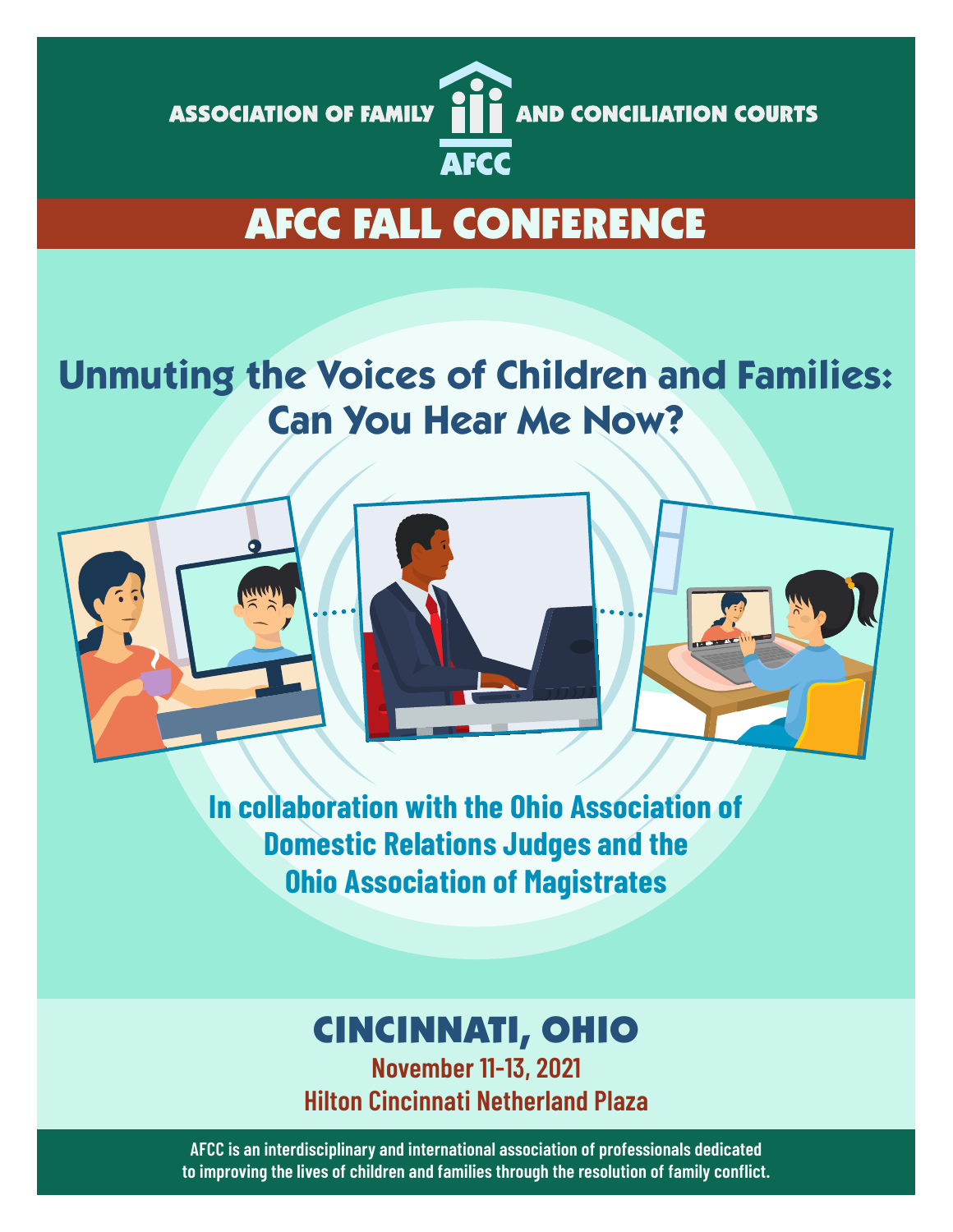# AFCC FALL CONFERENCE

# **Unmuting the Voices of Children and Families: Can You Hear Me Now?**

*In collaboration with the Ohio Association of Domestic Relations Judges and the Ohio Association of Magistrates*

*Featuring a special program track for judicial officers*

The COVID-19 pandemic was accompanied by shelter-in-place policies, children attending school virtually, and the changes in family law services that impacted the voices of children and family members, resulting in some not being heard. As we learn from the experiences of the pandemic, it is important to take stock of the circumstances, including remote processes or high conflict cases, that can result in muting the voices of family members. How can professionals ensure that family members have a say in their futures? What are the traps to avoid that result in silencing children? This conference will highlight innovations and best practices in engaging families in resolving their disputes, regardless of context.

- A Judicially Managed Team Approach to Intractable Custody Disputes
- Working with Child Custody Evaluations
- What's a Judge to Do?
- The Pandemic Is Over: Now What?

#### **Judicial Officer Track: Session topics include:**

- **Mediation: Returning to Basics and Reaching for New Challenges**
- **Transgender Children and Custody Disputes**
- Accounting for Safety and Resiliency When Crafting Appropriate Parenting Plans
- Hearing the Voice of the LGBT+ Child

*Psychologists, mental health professionals, lawyers, mediators, and others can earn up to 16.5 hours of continuing education. Details on pages 12.*

### **Join AFCC Today and Save on the Conference Registration!**

If you are not an AFCC member, now is your chance to join and save on your conference registration fees. When you join AFCC along with your conference registration, you save \$10 on your first year's membership and up to \$120 on your conference registration fee. Select "New Membership Special" when completing the registration form or join when you complete your online registration.

As an AFCC member you will receive:

- A print and online subscription to *Family Court Review*, AFCC's quarterly academic and research journal. Members have full access to the online archives back to 1963.
- **Free webinars!** AFCC members have access to a library of more than 60 webinars on topics such as intimate partner violence, online dispute resolution, international relocation cases, parental alienation, parenting coordination, clients with personality disorders, and more.
- *AFCC eNEWS*, the monthly electronic newsletter, provides up-to-date practice tips, research updates, news about AFCC events, interviews with leading practitioners, and our famous *Ask the Experts* column.
- Parenting Coordination Network Listserv for AFCC members who are PCs or are interested in the role to share tips, advice, and referrals, and to network with others.
- Discounted rates on AFCC's **new** online training programs.
- Substantial member discounts on registration for all AFCC webinars, conferences, and training programs, exhibit and advertising opportunities, and additional publications from AFCC and Wiley-Blackwell.

### **About the Conference**

AFCC strives to offer a wide range of conference sessions highlighting different research, advocacy positions, policies, practices, programs, procedures, and ideas. Some programs may be evidence-based while others may report on works in progress, emerging practices, or policy initiatives. The goal of the conference is to enhance learning while encouraging respectful inquiry, discussion, and debate consistent with AFCC organizational values. AFCC does not necessarily endorse or support the opinions of conference presenters. The AFCC Exhibit Forum includes a variety of vendors promoting services and products. AFCC does not necessarily endorse or warrant vendors' products, services, or views.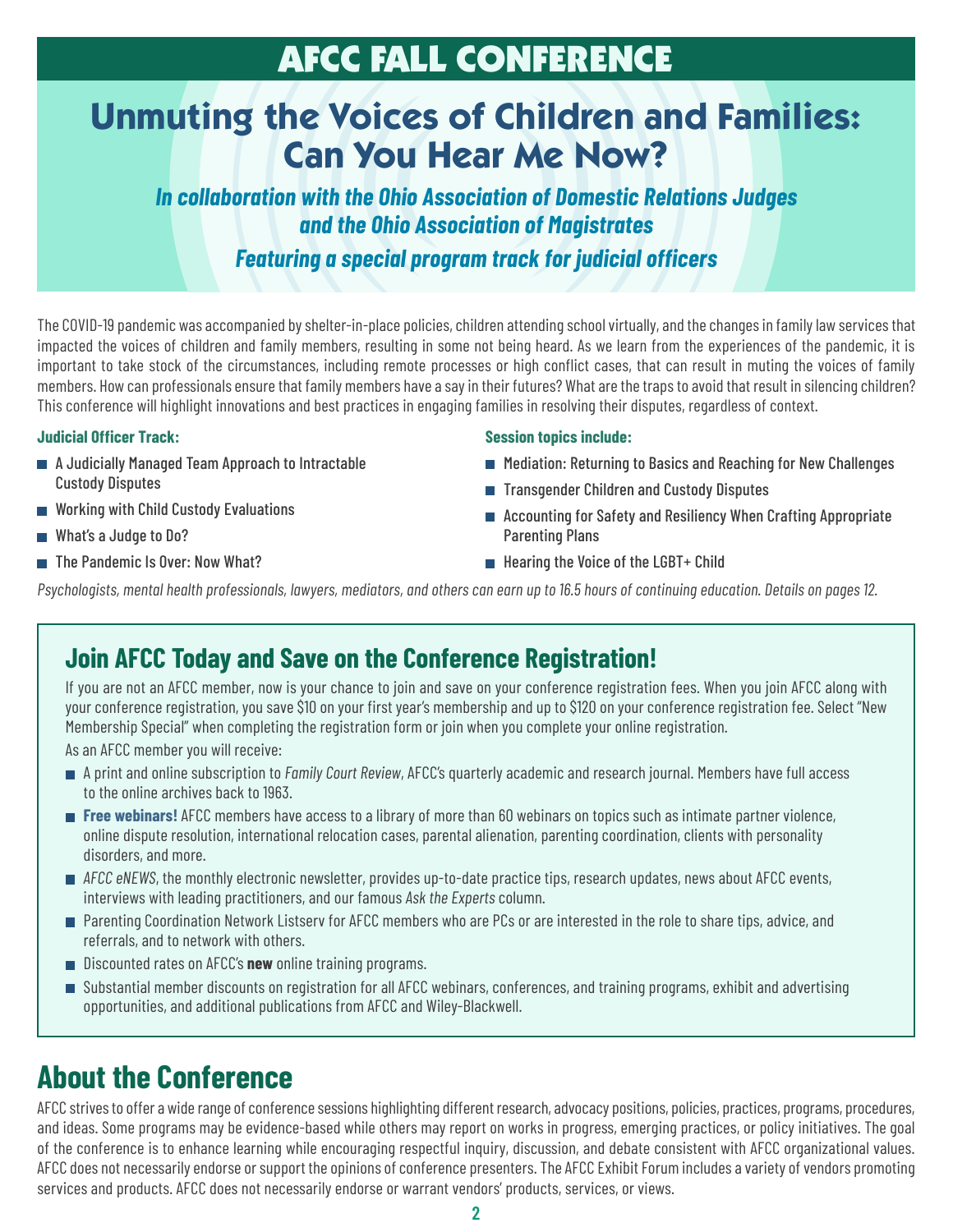### **AFCC Board of Directors**

Mindy F. Mitnick, EdM, MA **President** Edina, MN Hon. Linda Fidnick **President Elect** Northampton, MA Stacey Platt, JD **Vice President** Chicago, IL Michael Saini, PhD **Secretary** Toronto, ON, Canada Hon. Dolores A. Bomrad (Ret.) **Treasurer** Hartford, WI Larry S. Fong, PhD **Past President** Calgary, AB, Canada

Lawrence Jay Braunstein, JD White Plains, NY Leslie M. Drozd, PhD Seattle, WA Joi M. Hollis, PhD Tucson, AZ Alexander D. Jones, JD, MSW Newton, MA Andrea Jones, MSW, RSW Toronto, ON, Canada Beth F. McCormack, JD Chicago, IL Kathleen McNamara, PhD Fort Collins, CO Daniel B. Pickar, PhD Santa Rosa, CA Carlton D. Stansbury, JD Milwaukee, WI Hon. Herman Walker, Jr. Anchorage, AK

# **AFCC Staff**

Ann M. Ordway, JD, PhD Program Director Patrick Sommer, BS Program Assistant

Hon. Tom Altobelli Wollongong, NSW, Australia Teresa Williams, MSc London, United Kingdom Hon. Gerri L. Wong Chatham, ON, Canada

Peter Salem, MA Executive Director Dawn Holmes Director of Operations

Kelly Bienfang, BS Operations Administrator Gina Wentling, BM Communications Coordinator

### **AFCC**

6525 Grand Teton Plaza Madison, WI 53719 Phone: 608-664-3750 Fax: 608-664-3751 afcc@afccnet.org www.afccnet.org

### **Conference at a Glance**

### **WEDNESDAY, NOVEMBER 10, 2021**

6:00pm-8:00pm Registration

### **THURSDAY, NOVEMBER 11, 2021**

8:00pm-5:00pm Registration 8:00am-5:00pm Exhibit Forum 8:00am-9:00am Coffee and Rolls

9:00am-5:00pm Pre-conference Institutes 9:00am-5:00pm Chapter Leadership Institute 12:00pm-1:30pm Lunch (on your own) 12:00pm-4:30pm AFCC Board of Directors **Meeting** 5:00pm-6:00pm Welcome Reception 9:00pm-12:00am AFCC Hospitality Suite

#### **FRIDAY, NOVEMBER 12, 2021**

7:30am-5:00pm Registration 7:30am-5:00pm Exhibit Forum 7:30am-8:30am Coffee and Rolls 8:30am-10:00am Opening Session 10:00am-10:30am Break 10:30am-12:00pm Workshops 1-6 12:00pm-1:30pm Luncheon 1:30pm-3:00pm Workshops 7-12 3:00pm-3:30pm Break 3:30pm-5:00pm Workshops 13-18

5:00pm-6:00pm Open Forum: Task Force on Model Standards of Practice for Child Custody Evaluation Evening **Dine Arounds** 

9:00pm-12:00am AFCC Hospitality Suite

### **SATURDAY, NOVEMBER 13, 2021**

7:30am-3:00pm Registration 7:30am-3:00pm Exhibit Forum 7:30am-8:30am Coffee and Rolls 8:30am-10:00am Plenary Session 10:00am-10:30am Break 10:30am-12:00pm Workshops 19-24 1:30pm-3:00pm Workshops 25-29

12:00pm-1:30pm Lunch (on your own)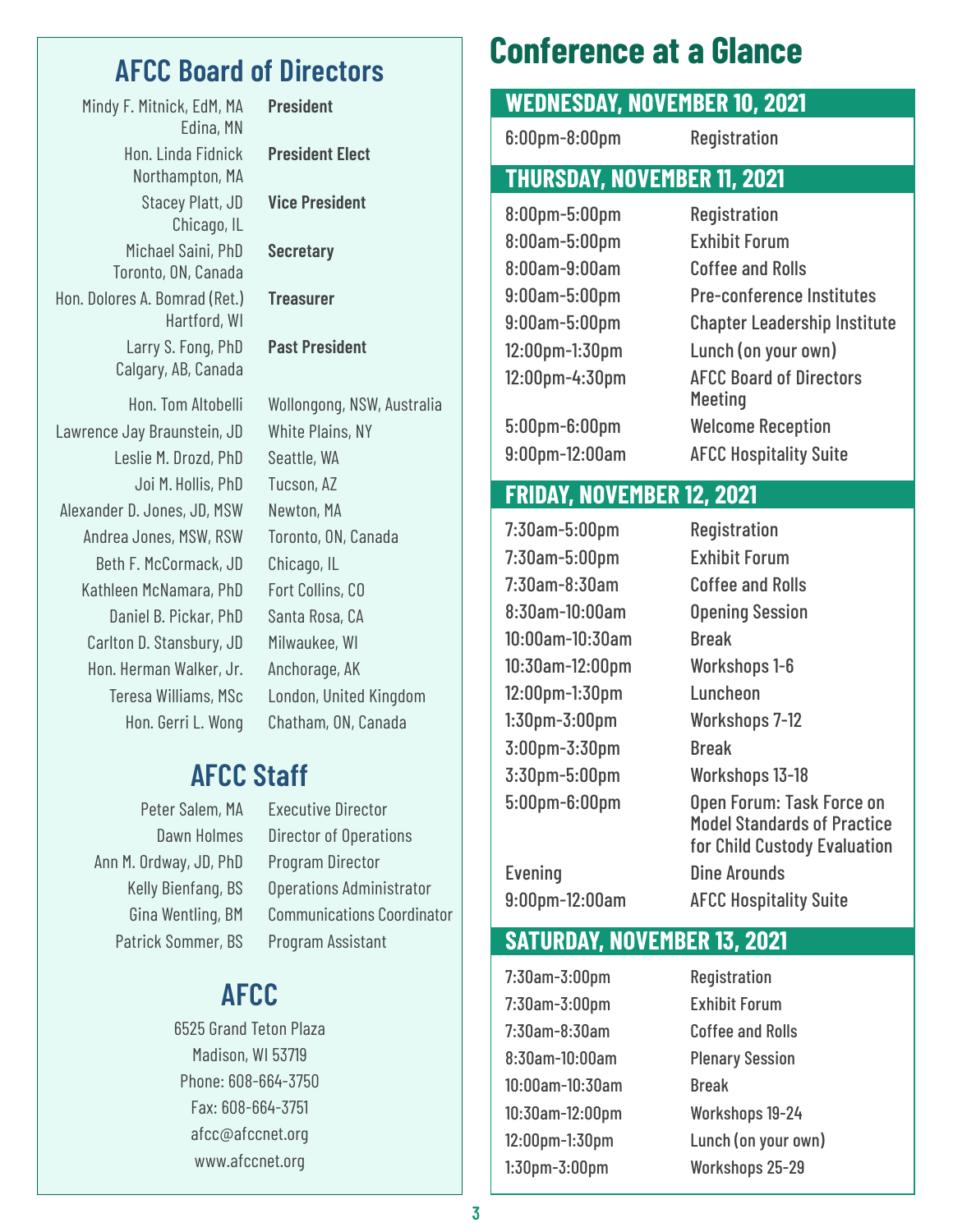# **Pre-conference Institutes**

*(Separate registration fee required)*

#### **THURSDAY, NOVEMBER 11, 2021**

**9:00am-5:00pm Pre-conference institutes**

#### **1. A Judicially Managed Team Approach to Intractable Custody Disputes**

#### **Judicial Officers Track**

Custody disputes are difficult enough, but they often become intractable when intimate partner violence, alienation, or chemical dependency issues are involved. This interactive program will feature an interdisciplinary faculty presenting an in-depth examination of how judicial officers can use a team approach to effectively manage cases when there are allega-tions of IPV, alienation, child abuse, and/or substance misuse.

*John A. Moran, PhD, Ottawa, ON, Canada Hon. Denise McColley, Napoleon, OH Hon. Lynda Munro (Ret.), Munro at Law, Woodbridge, CT Bobbie O'Keefe, JD, Bobbie Corley O'Keefe, LLC, Columbus, OH*

#### **2. Exploring the Impact of Domestic Violence on Custody Evaluation: Processes, Analysis and Recommendations**

Nearly half of contested custody cases involve intimate partner violence. Custody evaluations in such cases often fail to identify or inadequately address the violence, leaving parents and children vulnerable to continued abuse. Presenters in this institute will explore strategies to identify the presence, context and nature of domestic violence, and examine a screening protocol that promotes informed disclosure of domestic abuse by the parties. Strategies for analyzing the dynamics of violence and developing recommendations for parenting plans and interventions designed to support the needs and capacity of each child and each parent will be examined. This program will better enable custody evaluators to develop family-specific recommendations, and draft fact-based case analyses that are culturally responsive, and address the needs of each child and each family member. Participants will be better able to identify and provide the case-specific facts required to assist the court in determining what is in the best interests of each child.

*Hon. Karen Howze (Ret.), National Council of Juvenile and Family Court Judges, Reno, NV*

*Robin M. Deutsch, PhD, ABPP, Wellesley, MA Anadelle Martinez-Mullen, JD, Battered Women's Justice Project, Jacksonville, FL*

#### **3. Mediation: Returning to Basics and Reaching for New Challenges**

Presenters in this institute will discuss important mediation process fundamentals that sometimes do not receive enough attention, emphasizing why such efforts are fruitful and considering how best to handle these processes. These include encouraging parties to tell their stories, helping them create and evaluate proposals, handling impasses, writing effective agreements, and screening for intimate partner violence (IPV). Then, based on a randomized control trial of shuttle and videoconferencing mediation for parents reporting high levels of IPV, presenters will explore new mediation challenges, including working with parents reporting IPV and conducting online mediation via videoconference platforms such as Zoom.

*Magistrate Richard Altman, Wauseon, OH*

*Amy G. Applegate, JD, Indiana Univ., Bloomington, IN*

*Christopher DelFavero, JD, Northwest Ohio Court Mediation Services, Napoleon, OH*

*Amy Holtzworth-Munroe, PhD, Indiana Univ., Bloomington, IN*

#### **4. Affirming or Corrupting the Child's Truth: Family Dynamics, Gender Identity, Domestic Violence, and Special Needs**

This pre-conference institute considers how family dynamics can affirm and/or corrupt the child's voice. Presenters will examine: (1) how to determine what is in the children's psychological best interest when there is a special needs child in the family, and understanding the child's voice when the child has special needs; (2) an ecological evaluation of abuse allegations in the context of high conflict divorce/separation; contextualizing allegations of resist-refuse dynamics, and the complexities of accessing a child's voice when they have been interviewed multiple prior times, (3) best interests considerations when a child is transgender or gender-diverse and only one parent affirms the child's gender identity; and (4) maturity and the systemic pressures relevant to eliciting the child's voice. A process-oriented observational protocol with which these contextual pressures can be better and more efficiently evaluated will be introduced.

*Benjamin D. Garber, PhD, Nashua, NH*

*Jessica Greenwald O'Brien, PhD, William James College, Newton, MA Kate Kuvalanka, PhD, Miami Univ. Oxford, OH Sol Rappaport, PhD, Libertyville, IL Camellia Bellis, MEd, Univ. of Arizona College of Medicine, Phoenix, AZ*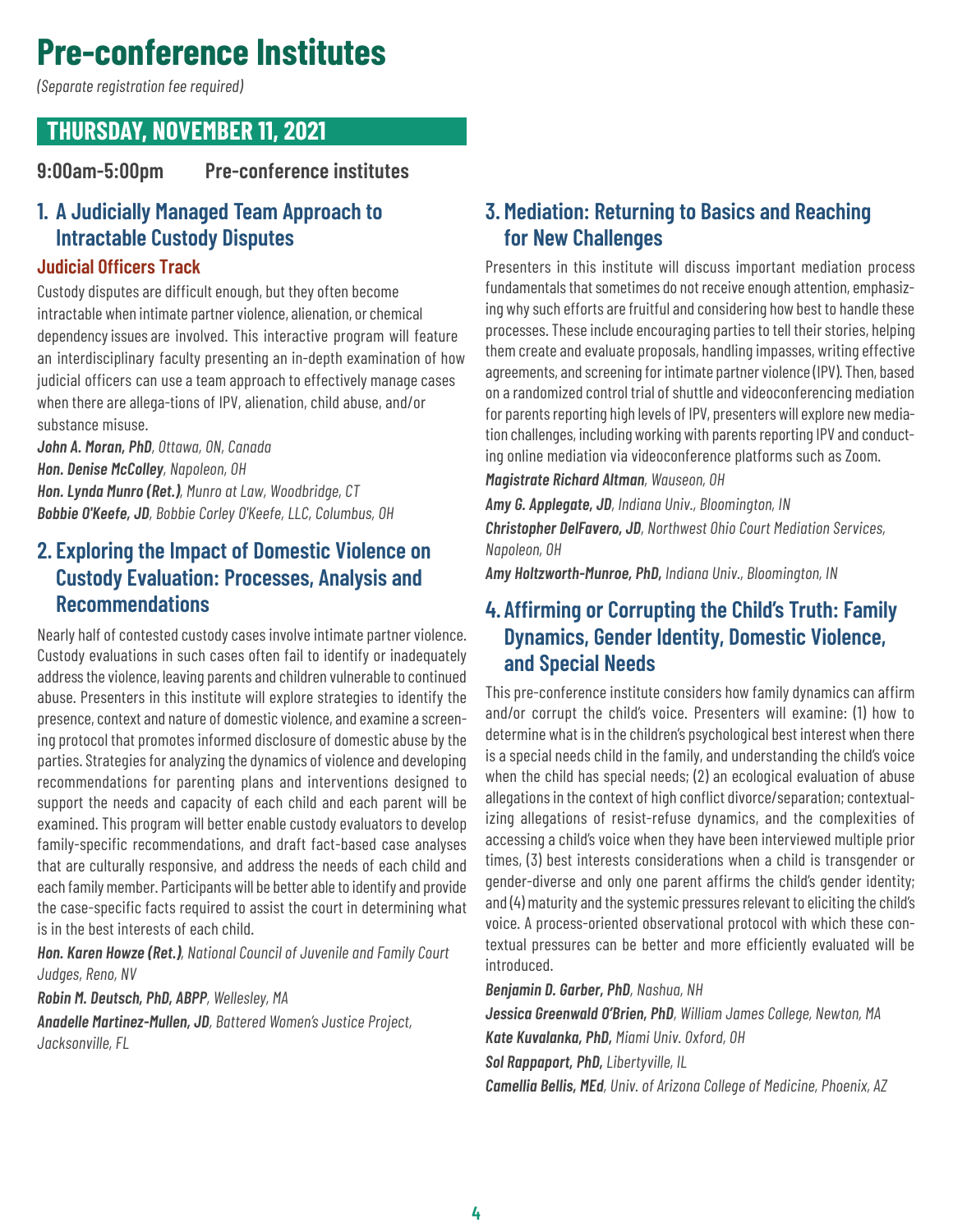### **Unmuting the Voices of Children and Families: Can You Hear Me Now?**



### **THURSDAY, NOVEMBER 11, 2021**

| 8:00am-5:00pm     | <b>Registration</b>                    |
|-------------------|----------------------------------------|
| 8:00am-5:00pm     | <b>Exhibit Forum</b>                   |
| 8:00am-9:00am     | <b>Coffee and Rolls</b>                |
| $12:00$ pm-1:30pm | Lunch (own your own)                   |
| $12:00$ pm-4:30pm | <b>AFCC Board of Directors Meeting</b> |
| 5:00pm-6:00pm     | <b>Welcome Reception</b>               |
| 9:00pm-12:00am    | <b>AFCC Hospitality Suite</b>          |

Every year, AFCC connects me back to the people from around the world who are doing amazing work in their jurisdictions. It helps make the world a little smaller and a lot easier to navigate. And I always learn what the best people in the field are doing to help families and children better.

#### **FRIDAY, NOVEMBER 12, 2021**

| 7:30am-5:00pm    | <b>Registration</b>     |
|------------------|-------------------------|
| $7:30$ am-5:00pm | <b>Exhibit Forum</b>    |
| 7:30am-8:30am    | <b>Coffee and Rolls</b> |

#### **8:30am-10:00am Opening Session**

*Welcome: Mindy F. Mitnick, EdM, MA, AFCC President, Edina, MN Hon. Randall Fuller, President, AFCC Ohio Chapter, President Elect, Ohio Association of Domestic Relations Judges, Delaware, OH*

#### **Transgender Children and Child Custody: Research and Practice**

Family court matters involving transgender children and their caregivers have received increased attention in the media but limited attention in the scholarly literature. This session will examine the experiences of families with transgender and gender-diverse children who are involved in custody disputes and navigating the family court system. The impact of gender affirming and non-affirming family members on children's well-being will be discussed, as will the role of family court professionals. Panelists will share research findings and professional experiences and will engage in conversation about legal and policy questions and implications.

*Kate Kuvalanka, PhD, Miami Univ. Oxford, OH*

*Hon. Diane M. Palos, Cuyahoga County Domestic Relations Court, Cleveland, OH*

*Lindsey S. Davis, PhD, William James College, Newton, MA Moderator: Stacey Platt, JD, Loyola Univ., Chicago, IL*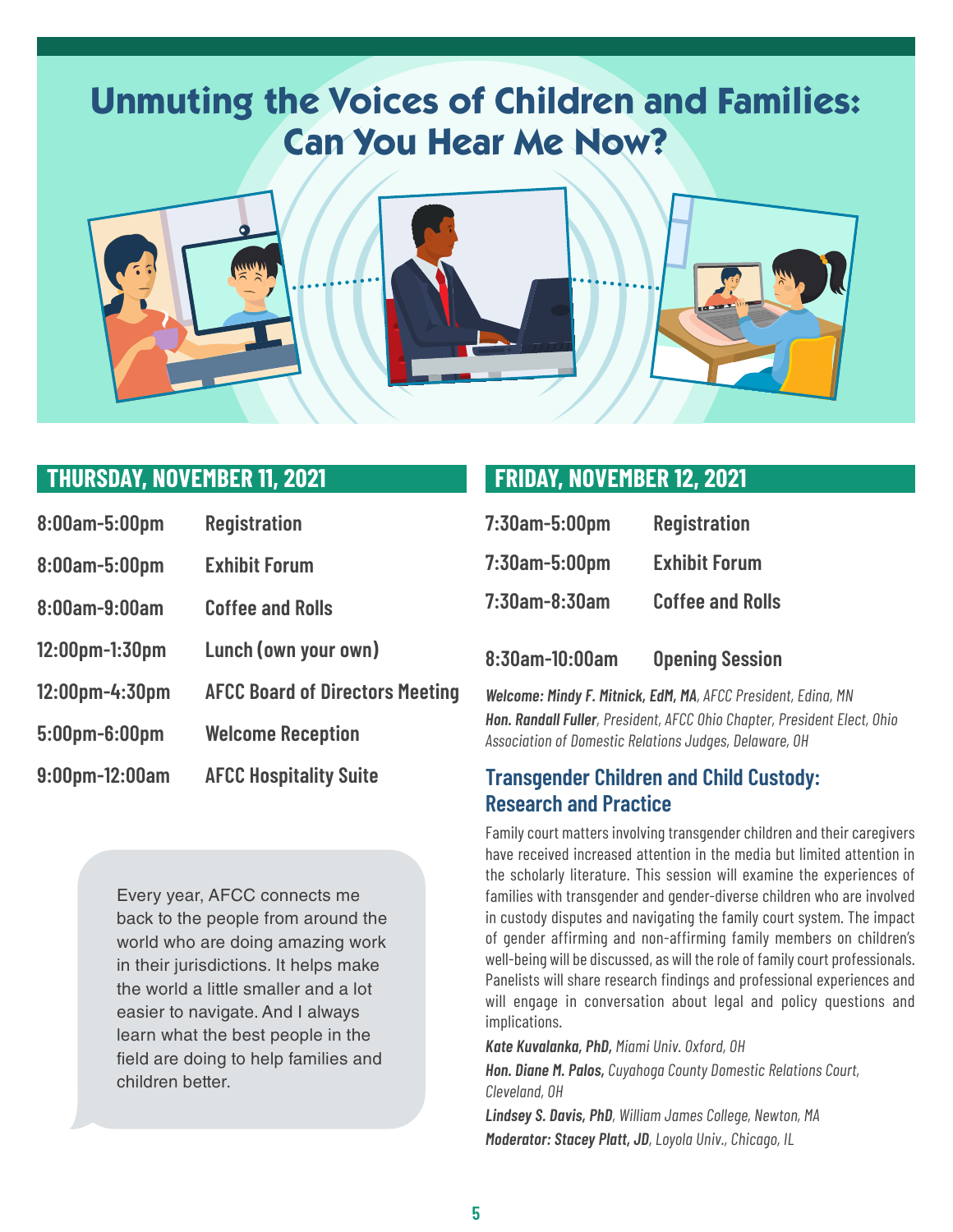#### **FRIDAY, NOVEMBER 12, 2021**

**10:00am-10:30am Break**

**10:30am-12:00pm Workshops 1-6**

#### **1. Working with Child Custody Evaluations Judicial Officers Track**

Cases involving contested allegations of child abuse, intimate partner violence, and substance misuse are particularly likely to wind up in a custody evaluation. This session will focus on the role of the evaluator through the lens of the judicial officer, beginning with the initial order through testifying in court. Presenters will focus on Ohio's standards for child custody evaluation and AFCC *Guidelines for Examining Intimate Partner Violence.*

*Kathleen McNamara, PhD, Fort Collins, CO Hon. Linda Fidnick, Northampton, MA Scott Friedman, JD, Friedman & Mirman, Columbus, OH*

#### **2. Structure Reduces Anxiety: Creating Structures to Reduce Family Conflict**

Structure means limits and associated consequences, boundaries that define space, routines that define time, and roles that define relationships. The presenters apply this conceptualization to (1) parenting, (2) parenting plans, (3) parent-child enmeshment, (4) co-parenting and parenting coordination, (5) professional guidelines and standards, and (6) court orders. Participants are encouraged to carefully review how they create and manage professional structures to improve child-centered outcomes and reduce risk of burn-out and vicarious trauma.

*Philip M. Stahl, PhD, ABPP, San Diego, CA Robert A. Simon, PhD, San Diego, CA Benjamin D. Garber, PhD, Nashua, NH*

#### **3. Practical Takeaways from the 2020 AFCC Series on Parent-Child Contact Problems**

This workshop will highlight several key takeaways from the 2020 special issue of *Family Court Review,* and webinar series on parent-child contact problems. The presenters will offer several simple practice changes, designed to promote early identification, intervention, and better outcomes for families with parent-child contact problems. Presenters will discuss roles of lawyers, judges, parenting evaluators, guardians ad litem, and therapists in implementing strategies to intervene with these families quickly and comprehensively. Anecdotal data and case outcomes will be discussed.

*Jennifer Keilin, MSW, Bellevue, WA Jennifer Wheeler, PhD, Seattle, WA*

#### **4. Evidence of Parent Education Program Effects to Protect Children after Divorce**

Parent education programs hold promise for protecting children after parental divorce. However, there is no comprehensive set of standards to evaluate which programs have been shown to accomplish the goal of protecting and promoting the well-being of children. In this session, presenters will discuss the promise and challenges of parent education programs to accomplish their goals, describe how to identify effective programs, and review the current state of the evidence with regard to parent education programs.

*Karey L. O'Hara, PhD, Arizona State Univ., Tempe, AZ Irwin N. Sandler, PhD, Arizona State Univ., Tempe, AZ Marsha Kline Pruett, PhD, MSL, Smith College, Northampton, MA Mary M. Ferriter, JD, William James College, Newton, MA*

#### **5. Hearing the Voice of the LGBTQ+ Child**

The voices of LGBTQ+ children must be heard to ensure their welfare at home, school, and community. The presenters will explore how prejudice affects LGBTQ+ children and provide data regarding homeless LGBTQ+ youth, LGBTQ+ children in foster care, and the rates of suicide amongst LGBTQ+ youth. Participants will learn terms needed to communicate effectively with LGBTQ+ children and their families. Participants will be provided a review of current laws affecting the LGBTQ+ community and hear the firsthand experiences of a transgender child and his mother. *Catherine Miller, JD, Suffolk County Family Court, Central Islip, NY*

*Ian Moss, JD, Children's Legal Aid Society of Suffolk County, Central Islip, NY*

*Layne R. Miller, Student, Stoney Brook Univ., Patchogue, NY*

#### **6. Predictors and Outcomes of Mediation for Separating Parents Reporting High IPV**

This session will present research on parties reporting high levels of intimate partner violence (IPV) and randomly assigned to shuttle or videoconferencing mediation, including: IPV level as a predictor of mediation attendance and case outcomes (e.g., agreement, conflict); differences in outcomes for cases reaching or not reaching a mediation agreement (e.g., family functioning); and effects (e.g., re-litigation) of arrangements aimed at reducing conflict being included in the document resolving issues. Findings highlight factors to consider when providing mediation to parties reporting high levels of IPV.

*Amy Holtzworth-Munroe, PhD, Indiana Univ., Bloomington, IN Lily Jiang, BS, Indiana Univ., Bloomington, IN Claire Tomlinson, BS, Indiana Univ., Bloomington, IN Holly Huber, BA, Indiana Univ., Bloomington, IN*

**12:00pm-1:30pm Luncheon**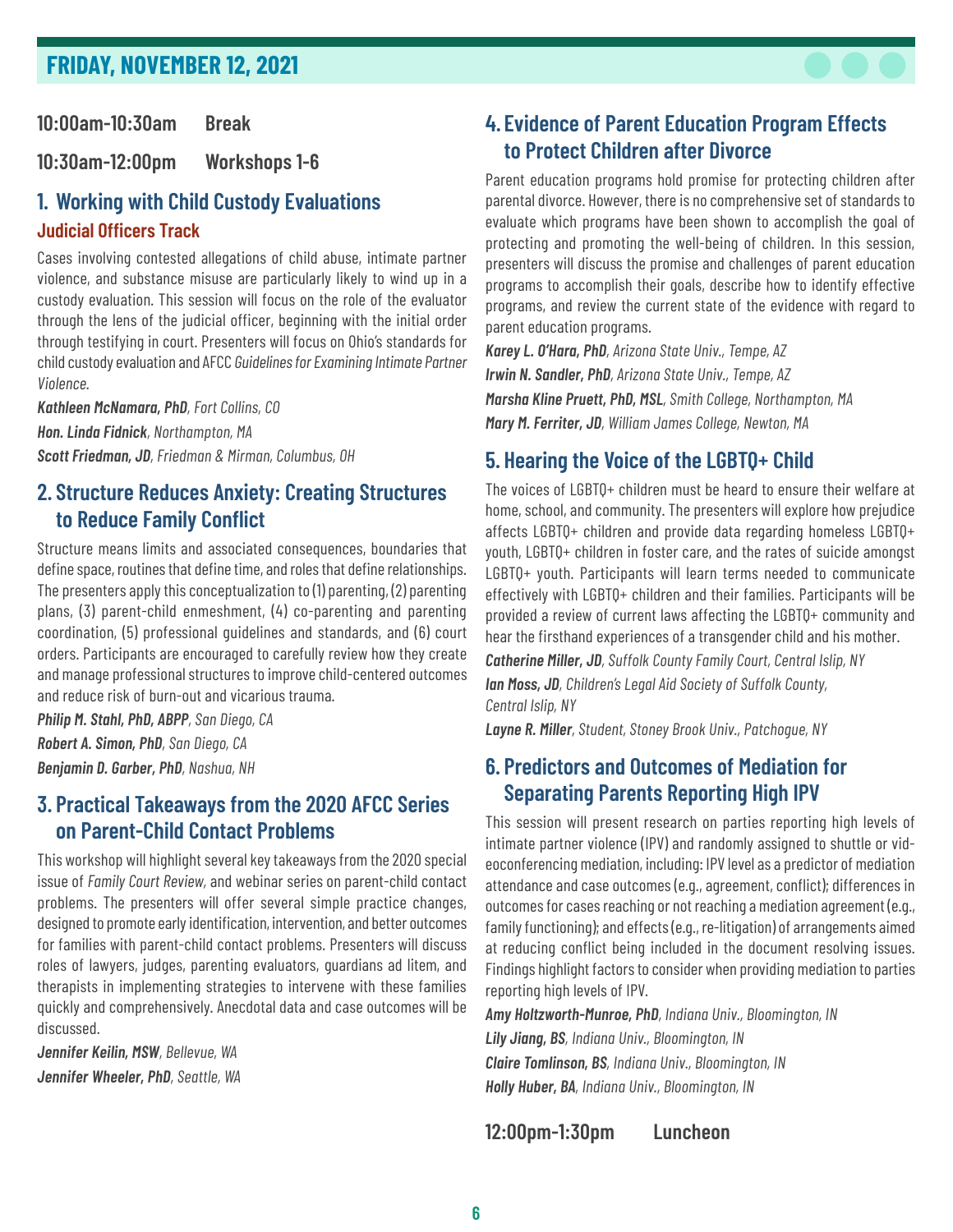#### **FRIDAY, NOVEMBER 12, 2021**



#### **1:30pm-3:00pm Workshops 7-12**

#### **7. What's a Judge to Do? Judicial Officers Track**

The question, "Is it abuse or is it alienation?" has been posed for nearly two decades, and family court judicial officers frequently find themselves confronted with this challenge. This session examines the trap of falling into this false binary, and explores how judges can dig beneath these surface questions when confronted with an either/or approach. Presenters will explore the multi-factorial approach to resist-refuse cases and focus on safe, supportive resolutions that are in the best interests of children. *Leslie Drozd, PhD, Seattle, WA*

*Michael Saini, PhD, Univ. of Toronto, Toronto, ON, Canada Hon. Randall Fuller, Delaware County Domestic Relations Court, Delaware, OH*

#### **8. How Do You Know a Child Is Telling the Truth about Abuse in a Custody Matter?**

Child custody disputes involving child abuse are among of the most difficult family court cases. This workshop will discuss the research, experience, and practical application of the law and theory when examining the issue of child abuse in all its forms when it arises in the context of child custody litigation. This session will address the intricacies of investigation and analysis of the facts commonly presented in these cases.

*Seth Goldstein, JD, Law Offices of Seth Goldstein, Monterey, CA Mindy Mitnick, EdM, MA, AFCC President, Edina, MN*

#### **9. "Feeling Caught" and Family Communication Patterns: Theory and Skills Training**

According to Family Communication Patterns theory (FCP), the family serves as the primary socialization agent for children, and families create shared social realities through communication patterns. There are four types of communication orientations in families: protective, pluralistic, consensual, and laissez-faire. These orientations have significant impacts on how parents communicate with and about their children. These impacts are exacerbated when conflict enters the family system. This workshop teaches participants how to recognize these communication patterns. The workshop also addresses the past 20 years of co-parenting and stepfamily communication research—qualitative research where children overwhelmingly list "feeling caught" between parents as the most difficult dynamic for them to manage. Participants will learn tools to better address common communication dynamics and pitfalls to better address the needs of children in high-conflict divorce and parenting situations. *Amy Halbrook, JD, Chase College of Law, Highland Heights, KY Andrea Lambert-South, JD, PhD, Northern Kentucky Univ.,* 

*Highland Heights, KY*

#### **10. Development of a Resource Center in Geauga County Juvenile Court**

This workshop will present the creation of the Victor Y. Matthews Family Life Improvement Resource Center in Geauga County Juvenile Court. The Resource Center provides early assistance and evaluation to families navigating child custody and parenting time issues and helps connect them with necessary services. The Resource Center creates an environment that encourages family participation and self-determination. The goal is to help families remain child focused and achieve positive outcomes while navigating the court process.

*Ann M. Walden, MS, Geauga County Juvenile Court, Chardon, OH*

#### **11. #ShouldYouHearMeNow? Under the Influence and Voice of the Child Reports**

Voice of the Child Reports are considered a quick and efficient method for including children's views and preferences in the context of litigation, child-inclusive mediation, and an alternative to parenting plan evaluations. While Voice of the Child Reports have been found to help reach agreements and provide children the opportunity to have input in parenting plans, not every family will benefit from them. Through emerging case law and the evolving social science, presenters will propose a framework for determining what inclusion criteria should be considered while highlighting limitations that may impact the utility of Voice of the Child Reports.

*Shely Polak, PhD, MSW, Mackenzie Clinic, Richmond Hill, ON, Canada Brian Burke, LLB, Epstein Cole, LLP, Toronto, ON, Canada Hon. Dolores A. Bomrad (Ret.), Hartford, WI Hon. George Czutrin, Toronto, ON, Canada*

#### **12. No Cent Left Behind: Navigating Parenthood as a Single Wage Earner**

Money management is important for everyone, but imperative for single parents who must do more with less. Eighty-one percent of divorced households are headed by women, and those women typically earn less than their male counterparts. Further, women of color earn less than other women and men. This workshop will provide creative strategies for managing money while parenting single, including the financial earnings disparity and how that impacts the choices that both custodial and non-custodial parents must make.

*Africa Reed Smith, JD, Strategy and Solutions Consulting, Cincinnati, OH*

**3:00pm-3:30pm Break**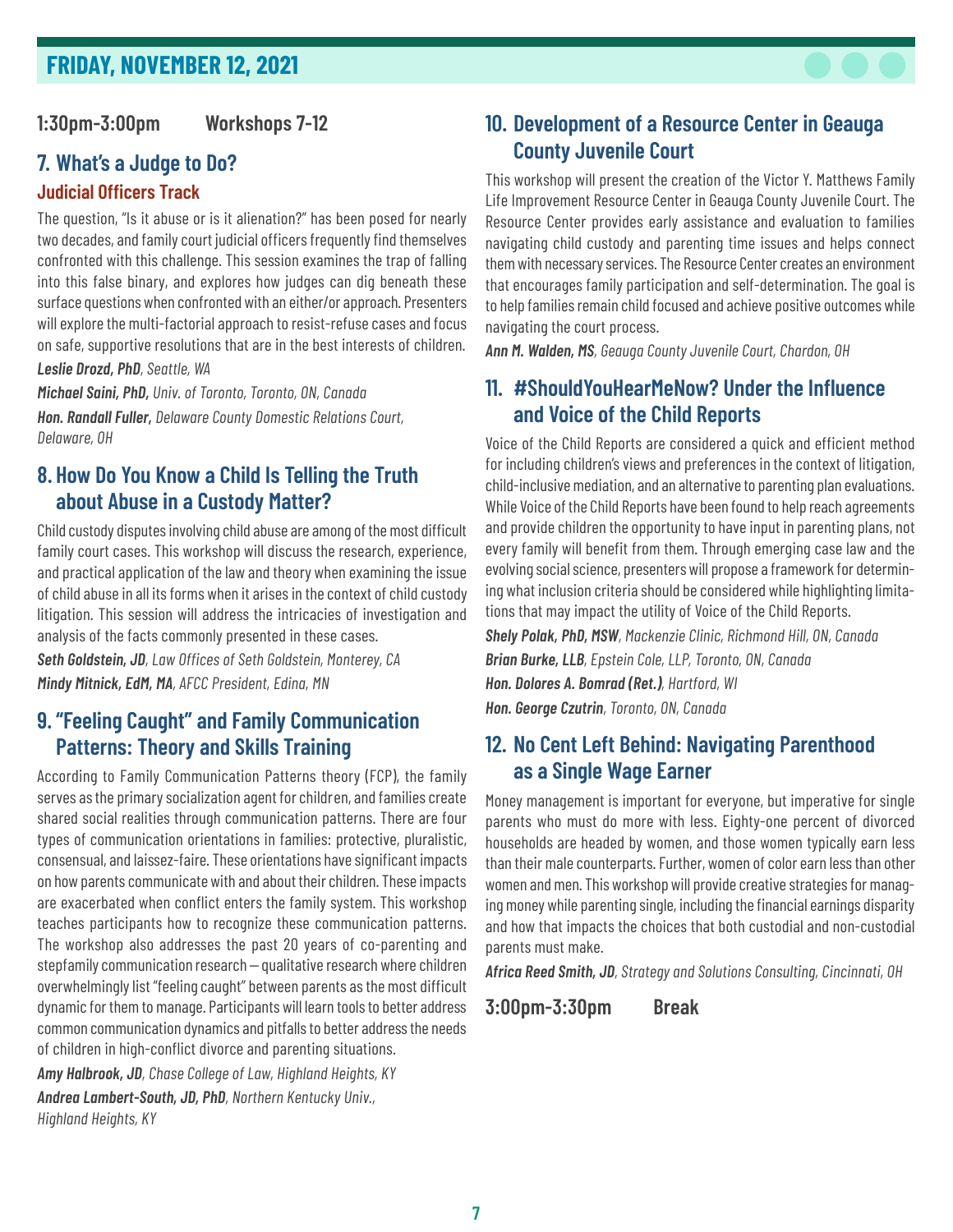#### **FRIDAY, NOVEMBER 12, 2021**



#### **3:30pm-5:00pm Workshops 13-18**

#### **13. The Pandemic Is Over: Now What? Judicial Officers Track**

After more than a year of masks, social distancing, and Zoom, family law professionals are anxious to get back to face-to-face hearings, settlement conferences, and mediations. But before we leap into old habits, what have we learned from our time away? Are there technology-based remote opportunities that will carry over for more effective administration of justice? Are there new processes that will be more effective, and perhaps less threatening for vulnerable people, such as IPV survivors, children, or non-English speakers? Or do remote operations exacerbate their disadvantage?

*Larry S. Fong, PhD, Fong Ailon, Calgary, AB, Canada Hon. Elizabeth Gill, Franklin County Domestic Relations/Juvenile Court,* 

*Columbus, OH*

*Beth F. McCormack, JD, Beermann LLP, Chicago, IL*

#### **14. Custody Evaluations: Are Quality and Affordability in Conflict?**

An AFCC Task Force is reviewing the *Model Standards of Practice for Child Custody Evaluation*. The presenters, all of whom are members of the Task Force, will discuss concerns regarding two objectives that may seem to be in conflict; namely, the objective of conducting reliable evaluations the findings of which are of value to the families, the attorneys, and the courts, and the objective of ensuring the availability of evaluation services to often underserved populations.

*David A. Martindale, PhD, ABPP, St. Petersburgh, FL April Harris-Britt, PhD, AHB Center for Behavioral Health, Durham, NC Jeffrey Wittmann, PhD, Child Custody Forensics, Albany, NY*

#### **15. Representing Children in International Cases: Tips and Tricks from the US and UK**

This session will feature lawyers from the US and UK discussing how children are heard in international parental child abduction cases, the emerging issues of children having independent counsel in Hague Abduction cases, and policy considerations and best practices for working with children in these complex matters.

*James Netto, International Family Law Group, London, United Kingdom Melissa Kucinski, MA, JD, MK Family Law PLLC, Washington, DC*

#### **16. Parenting Plan Assessments in a Pandemic: The Feasibility of Remote Technologies**

The COVID-19 pandemic required social distancing and limited in-person contact. This necessitated the parenting plan assessment community (also known as child custody evaluators) to consider remote technologies for data collection. This workshop will report on the findings of two surveys administered at different times during the pandemic to explore the views of parenting plan assessors. Presenters will review the benefits and limitations of conducting remote parenting plan assessments. Several ethical considerations and obstacles to the collection and interpretation of data will be discussed, including confidentiality, safety, and reliability of the observations.

*Andrea Jones, MSW, RSW, Office of the Children's Lawyer, Toronto, ON, Canada*

*Michael Saini, PhD, Univ. of Toronto, Toronto, ON, Canada*

#### **17. Online Programs: What Does the Evidence Show?**

This workshop will examine two online parenting programs and present findings about their impact on children and parents. Part I will present Kids Between, an online program that teaches emotional literacy, mindfulness, emotional regulation, and stress-reduction with evidencebased methods. Part II will present findings from a randomized trial of the web-based New Beginnings Program (eNBP), an adaptation from an in-person program designed to strengthen parenting and reduce interpersonal conflict. Preliminary pre-post data from Kids Between and findings from eNBP randomized controlled trials will be presented.

*Donald A. Gordon, PhD, Center for Divorce Education, Ashland, OR Irwin N. Sandler, PhD, Arizona State Univ., Tempe, AZ Sharlene Wolchik, PhD, Arizona State Univ., Tempe, AZ*

#### **18. Evidence-Informed Intervention: Science without Overreach**

What scientific evidence should be considered when deciding what services to provide for families with complex problems? Is there a difference between "evidence-informed" and "intuitive" treatment? What are the dangers in blurring distinctions or ignoring non-randomized controlled evidence? Presenters will discuss the heated debate on these issues, essential elements of evidence-informed services, available science, dangers of rhetorical overreach and oversimplified "rules," and approaches for conducting and explaining treatment plans. Tools for mental health professionals, judicial officers, and attorneys will be addressed.

*Lyn Greenberg, PhD, ABPP, Los Angeles, CA*

*Kathleen McNamara, PhD, Fort Collins, CO*

*Sarah Wilkins, MS, Los Angeles, CA*

*Hon. Herman Walker, Jr., Third Judicial District, Anchorage, AK*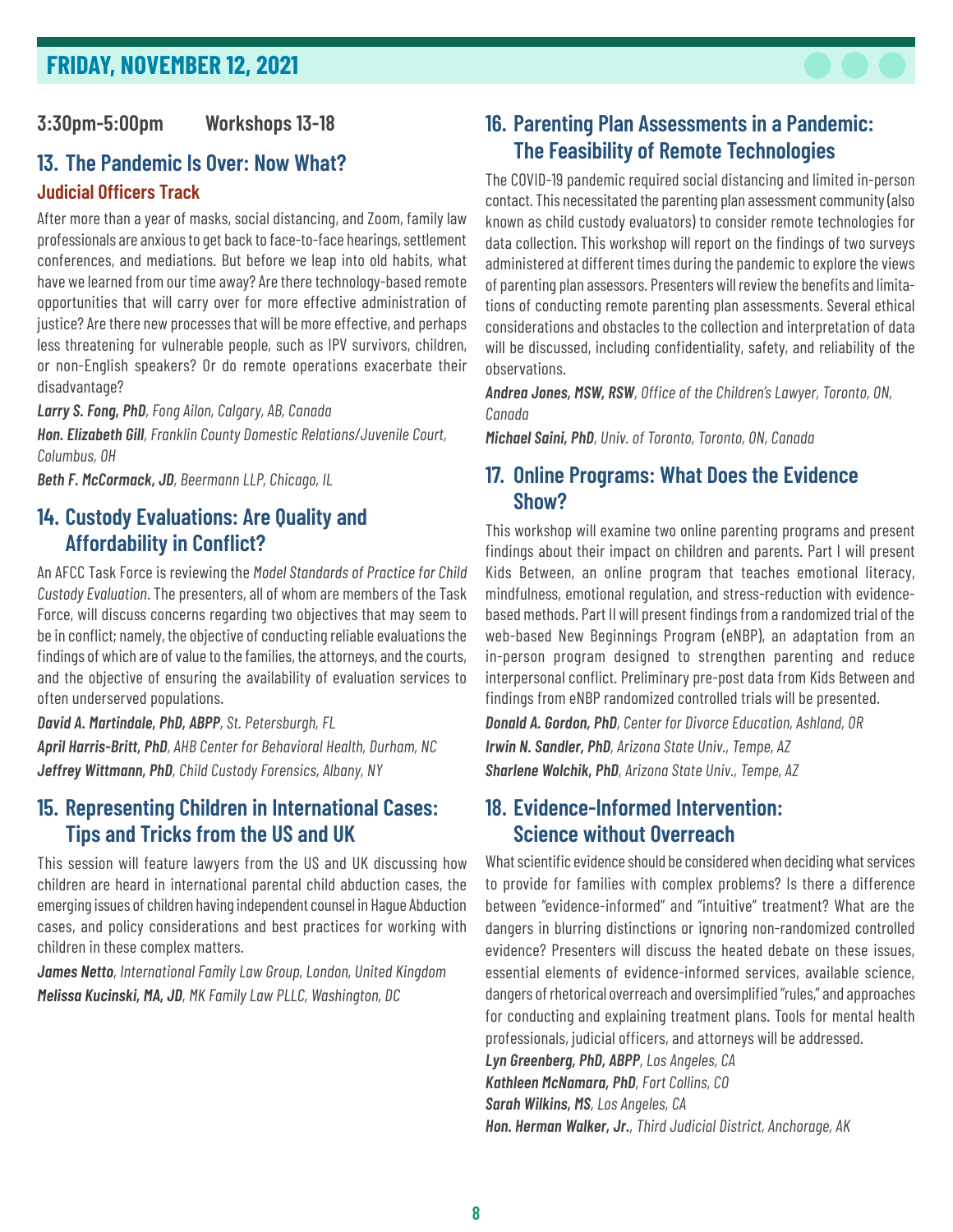#### **FRIDAY, NOVEMBER 12, 2021 and SATURDAY, NOVEMBER 13, 2021**

| 5:00pm-6:00pm  | Open Forum: Task Force on<br><b>Model Standards of Practice</b><br><b>for Child Custody Evaluation</b> |  |  |
|----------------|--------------------------------------------------------------------------------------------------------|--|--|
| <b>Evening</b> | <b>Dine Arounds</b>                                                                                    |  |  |
| 9:00pm-12:00am | <b>AFCC Hospitality Suite</b>                                                                          |  |  |

### **SATURDAY, NOVEMBER 13, 2021**

| $7:30$ am- $3:00$ pm | <b>Registration</b>     |  |  |
|----------------------|-------------------------|--|--|
| 7:30am-3:00pm        | <b>Exhibit Forum</b>    |  |  |
| 7:30am-8:30am        | <b>Coffee and Rolls</b> |  |  |
| 8:30am-10:00am       | <b>Plenary Session</b>  |  |  |

*Welcome: Hon. Linda Fidnick, AFCC President Elect, Northampton, MA*

#### **Can You Hear Me Now? Can You See Me Now?**

Families involved in family law processes often struggle to be heard and seen. This session will explore the impact of variables including culture, family violence, child maltreatment, and child and adult special needs on the experience of involvement in various processes. Presenters will explore how to look beyond the surface to create an inclusive process that fully considers the voices of children and families to improve outcomes for all.

*Hon. Karen Howze (Ret.), National Council of Juvenile and Family Court Judges, Reno, NV*

*Mindy F. Mitnick EdM, MA, AFCC President, Edina, MN Daniel Pickar, PhD, ABPP, Santa Rosa, CA Moderator: Hon. William C. Fee, Steuben Superior Court, Angola, IN*

**10:00am-10:30am Break**

**10:30am-12:00pm Workshops 19-24**

#### **19. Family Courts: Reality and Process**

This program will explore factors affecting client satisfaction in family court and the sources of conflict between litigants and the court system. Presenters will explore what courts and professionals can do to better understand public perceptions of family court and to be more direct and proactive in addressing the needs and interests of litigants before, during, and after the litigation process, including strategies tried by several communities and professionals.

*Simone Haberstock, JD, LLM, Simone A. Haberstock LLC, St. Louis, MO Larry V. Swall, JD, Gates Shields Ferguson Swall Hammond PA, Liberty, MO*

#### **20. Substance Use and Parenting: Best Practices for Family Court Practitioners**

This presentation will focus on how to manage family law cases when substance use dynamics are present. As a result of stigma and a lack of understanding about addiction, courts often impose conditions and interventions that are inconsistent with best practices, the neuroscience of addiction, and empirical research. Court responses that are not evidencebased can harm the parent-child relationship, negatively impact coparenting, and destabilize family systems. This presentation will help attorneys, judges, and mental health professionals establish realistic expectations, effectively manage a recurrence or relapse, and implement safeguards that can be used to protect children and parents. Practical, researchinformed tips will also be provided for attorneys to use when approaching these challenging cases.

*Stephanie Tabashneck, PsyD, JD, Waltham, MA Jeffrey Soilson, JD, Fitch Law Partners, LLP, Boston, MA*

#### **21. Risk Assessment in a Relocation Evaluation Involving Two Children on the Autistic Spectrum**

Multi-factor risk assessment models grounded in empirical research should be relied upon when the court and evaluators are examining challenging issues such as special needs children or relocation. This workshop will first present Pickar and Kaufman's *Special Needs Child Risk Assessment Model* and Austin's *Risk Relocation Assessment Model.* Then, the presenter will demonstrate how these models were applied in a complex parenting plan evaluation involving a divorced parent's petition to relocate with two children on the autistic spectrum.

*Daniel B. Pickar, PhD, ABPP, Santa Rosa, CA*

#### **22. Parent Coaching as a Dispute Resolution Process**

The presenters launched a pilot program in January 2021 to bring parent coaching to the Delaware County Domestic Relations Court. The coaching process helps parents to determine how to meet their parenting and coparenting goals. Approximately 40 families have engaged in the program. In this session, the presenters will share the varied outcomes and processes used to work with the participants. Through coaching, many parents have achieved full or partial settlements.

*Amy Armstrong, MSW, Delaware County Domestic Relations Court, Delaware, OH*

*Hon. Randall Fuller, Delaware County Domestic Relations Court, Delaware, OH*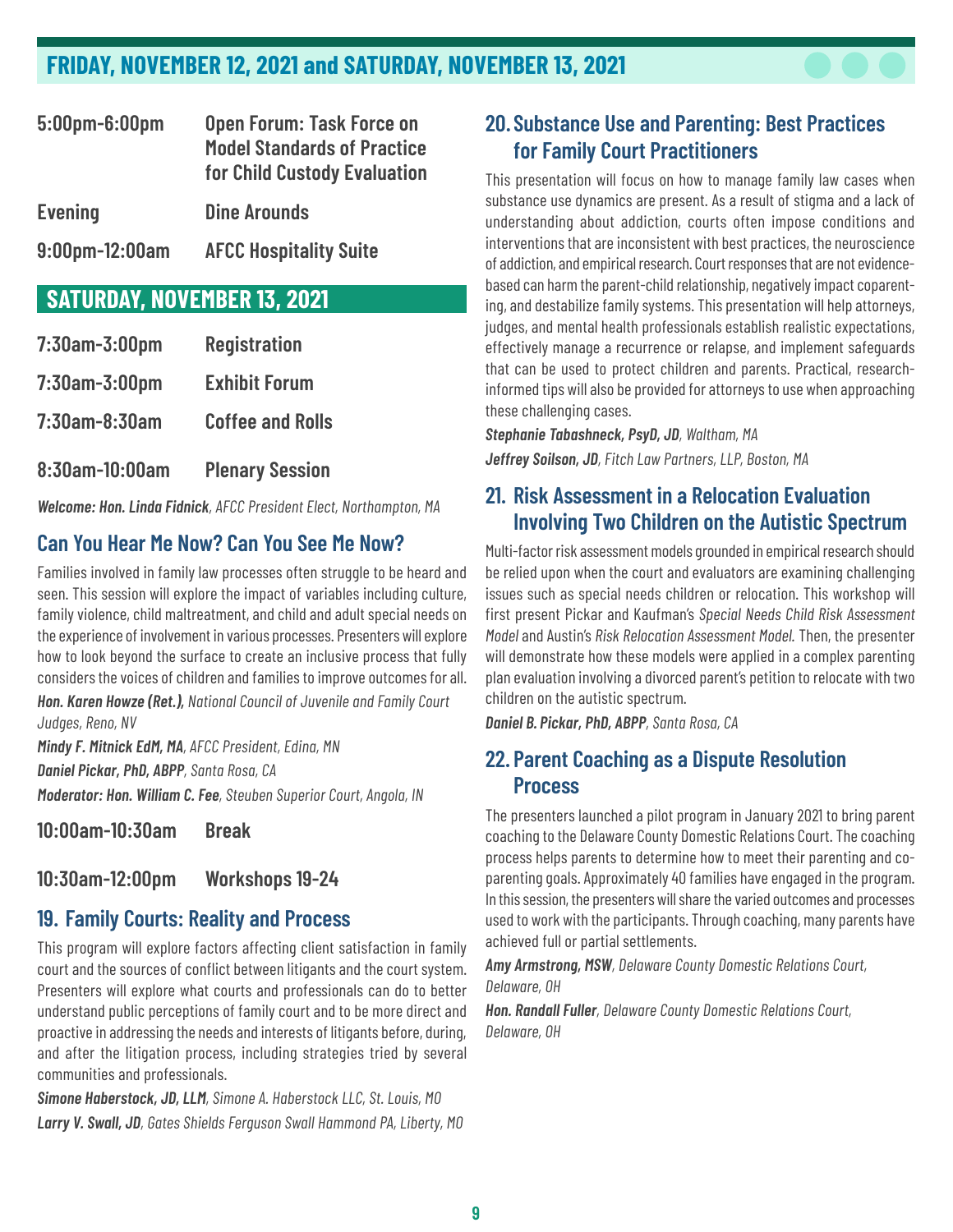#### **SATURDAY, NOVEMBER 13, 2021**

#### **23. Accounting for Safety and Resiliency When Crafting Appropriate Parenting Plans**

Participants in this session will leave with parenting plans with embedded safety features that can be customized and used where families have experienced violence. In addition, the attendees will learn to differentiate the impact of violence on children and the victim; understand how the family may appear to a court and how to get past that roadblock; and identify ways to choose which safety measures to use.

*Hon. Diane M. Palos, Cuyahoga County Domestic Relations Court, Cleveland, OH*

*Alexandria Ruden, JD, Legal Aid Society of Cleveland, Cleveland, OH*

#### **24.Terminology Regarding Parental Alienation: Searching for a Consensus**

The cacophony of terminology regarding parental alienation theory greatly hampers research. The presenters investigated whether practicing child custody evaluators generally agree on definitions and terminology regarding parental alienation and related topics. They polled study participants regarding terms such as: contact refusal, parental alienation, alienating behaviors, levels of severity of parental alienation, and alienating behaviors, and the Five-Factor Model for identifying parental alienation. There was a high level of agreement regarding the proposed definitions.

*William Bernet, MD, Vanderbilt Univ., Nashville, TN Jennifer J. Harman, PhD, Colorado State Univ., Fort Collins, CO Edward Kruk, PhD, Univ. of British Columbia, Vancouver, BC, Canada Amy J.L. Baker, PhD, Teaneck, NJ*

**12:00pm-1:30pm Lunch (on your own)**

#### **1:30pm-3:00pm Workshops 25-29**

#### **25. Managing Values-Based Disputes in the Context of Family Law**

Discussions about values (e.g., politics or religions) often devolve into passionate — and sometimes fraught — discourse. "Values-Based" or "Identity-Based" disputes can seem unsolvable and polarizing. These disputes can be even more challenging for judicial officers, practitioners, or parties, when an opinion that threatens impartiality. By using ADR practices, such as interest identification, reframing, and the idea of building practical "other-awareness" through "self-awareness," practitioners can foster mutual understanding and an effective resolution between parties with differing points of view. Join this workshop for a review of best practices for dispute-resolvers in situations where values or identity play a significant role.

*Alexander S. Glassmann, JD, Erickson Mediation Institute, Bloomington, MN*

#### **26. Trapped in a Golden Cage: The Divorce Story of Female Immigrants in the US**

In this session, the presenter will share her experience providing divorce mediation involving women who immigrated to the US and married an American partner, finding themselves in a chaotic situation, alone, in a foreign country, not able to work in their previous profession, not able to support themselves, and unable to return to their country of origin and families. Cultural differences between spouses, affecting their marriage life and their divorce process, will be discussed.

*Efrat Almog, Gishoor LLC, Hollywood, FL*

### **Save The Date!**

### AFCC 59TH ANNUAL CONFERENCE

**The Use, Misuse, and Abuse of Technology in Family Law Practical, Ethical, Safety, and Procedural Challenges**

**May 11-14, 2022 • Chicago Marriott Downtown Magnificent Mile • Chicago** 

Advances in technology, access to justice concerns, and COVID-19 have combined to create new opportunities for family law, dispute resolution, and mental health professionals. But are there downsides to a high-tech practice? Do remote processes lose something in translation? Join AFCC as we explore the new frontier in family law.

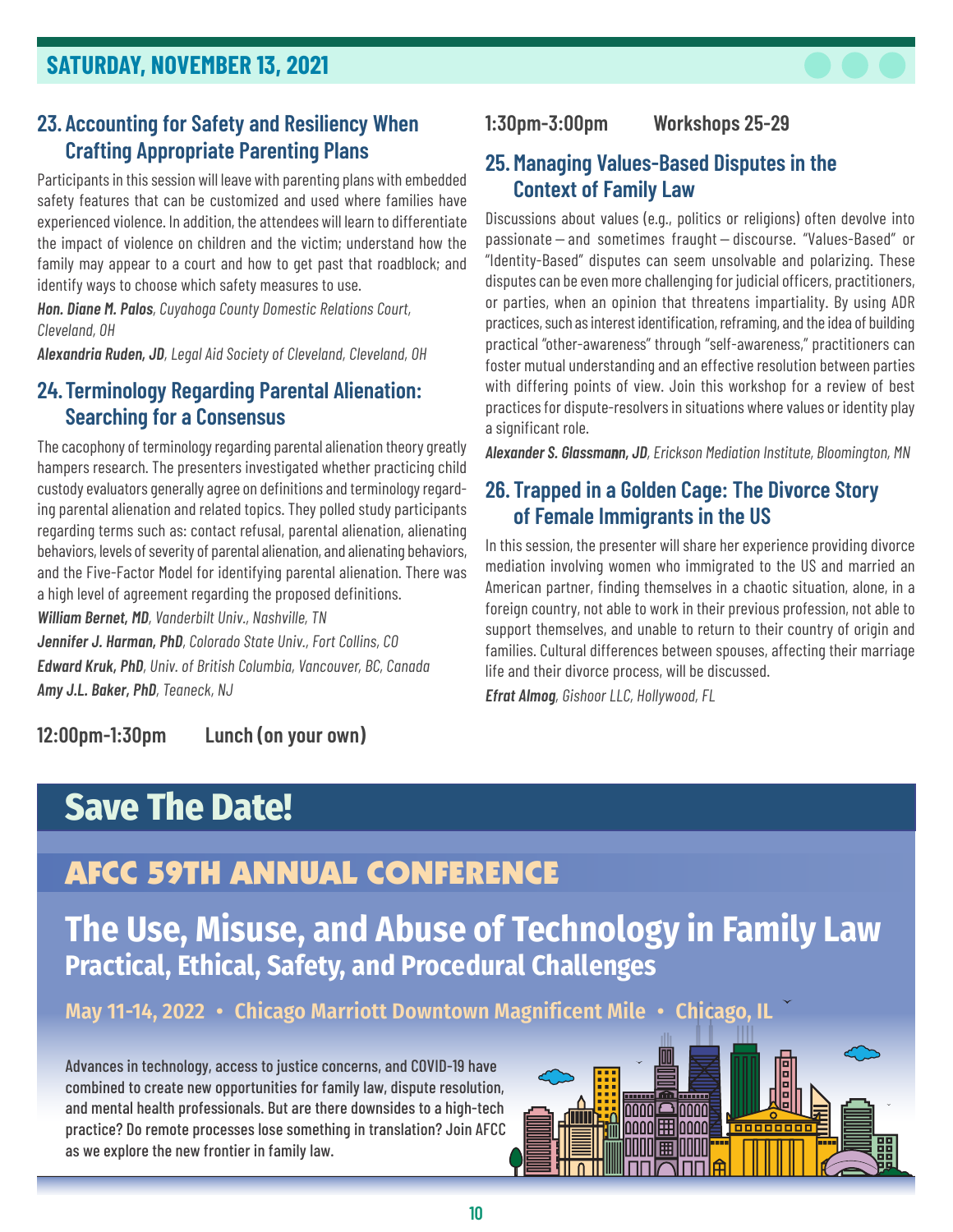

#### **27. Gathering, Interpreting, and Archiving Social Media Data**

Evaluators and attorneys report that they don't know what to do with social media data. They report they don't understand the apps. They express frustration when presented with screenshots of TikTok and Snapchat. This workshop will describe some of the benefits and limitations of using data from social media sites in the context of child custody litigation. Participants will discuss how to collect and put into context such data, and how to address potentially complicating factors such assessing for faked/ fraudulent data, and how to make use of such data in a forensically defensible manner.

*Sean B. Knuth, PhD, Charlotte, NC*

*Chris Mulchay, PhD, Asheville Testing, Asheville, NC*

#### **28. Technology and the Courts: Expanding Access to Survivors**

Survivors of intimate partner abuse who seek a temporary protective order often encounter barriers in the process of accessing family violence courts. These barriers were amplified by the COVID-19 pandemic that disproportionately affect low-income families and children of color and those in rural areas. This workshop will explore ways in which technology can be implemented to bring a voice to families and children experiencing intimate partner abuse during the COVID-19 pandemic and beyond.

*Joel Correa, JD, Atlanta Volunteer Lawyers Foundation, Atlanta, GA Erika Voreh, JD, Atlanta Volunteer Lawyers Foundation, Atlanta, GA*

#### **29. Addressing Limited Services for Parents in Rural Areas by Engaging Communities**

This presentation will address a fresh approach to conducting custody evaluations in the rural setting. The pandemic brought opportunity to develop methods of working with people in rural settings who would otherwise not be served. Using ecological theory as a backdrop to apply a systems approach, the presenter will identify how to reach individuals and families and methods of gathering information. Additionally, this presentation will describe how to create a working recommendation with steps of how to leave families with a plan to move forward in a positive manner.

*Judy Zimbelman, DSW, Zimbelman Evaluations, Sioux Fall, SD*

# **Hotel Information**

A downtown Cincinnati icon since 1931, the Netherland Plaza features an authentic French Art Deco character that is now recognized as a National Historic Landmark. Work out in the largest health and fitness center in downtown Cincinnati and enjoy live music on the weekends in the iconic Palm Court. Just a few blocks to restaurants, clubs, Paul Brown Stadium, and the Great American Ballpark.

Make your reservation today! The Hilton Netherland Plaza is offering an exceptional group rate to AFCC conference attendees of \$147/night for single or double occupancy. On October 21, 2021, any unreserved rooms in the AFCC block will be released; the group rate will not be guaranteed after that date. **Rooms frequently sell out before the room block is released, so please make your reservations early!** Make your reservation through the AFCC website. Go to www.afccnet.org. and click on AFCC Fall Conference. Or call 1-800-445-8667, ask for the Hilton Netherland Plaza reservations, and mention group code AFCC. Attendees are responsible for making their own hotel arrangements.

#### **Ground Transportation**

Taxi, Lyft, and Uber service from Cincinnati/Northern Kentucky International Airport to the hotel ranges from \$20 - \$35. Shared shuttle service is available through Executive Transportation with advance reservations for \$26 one way or \$40 round trip. Please call 859-261-8841 to reserve.

#### **Parking**

Self-parking is available in the Mably Place Garage on an hourly basis or \$21 overnight, without in and out privileges.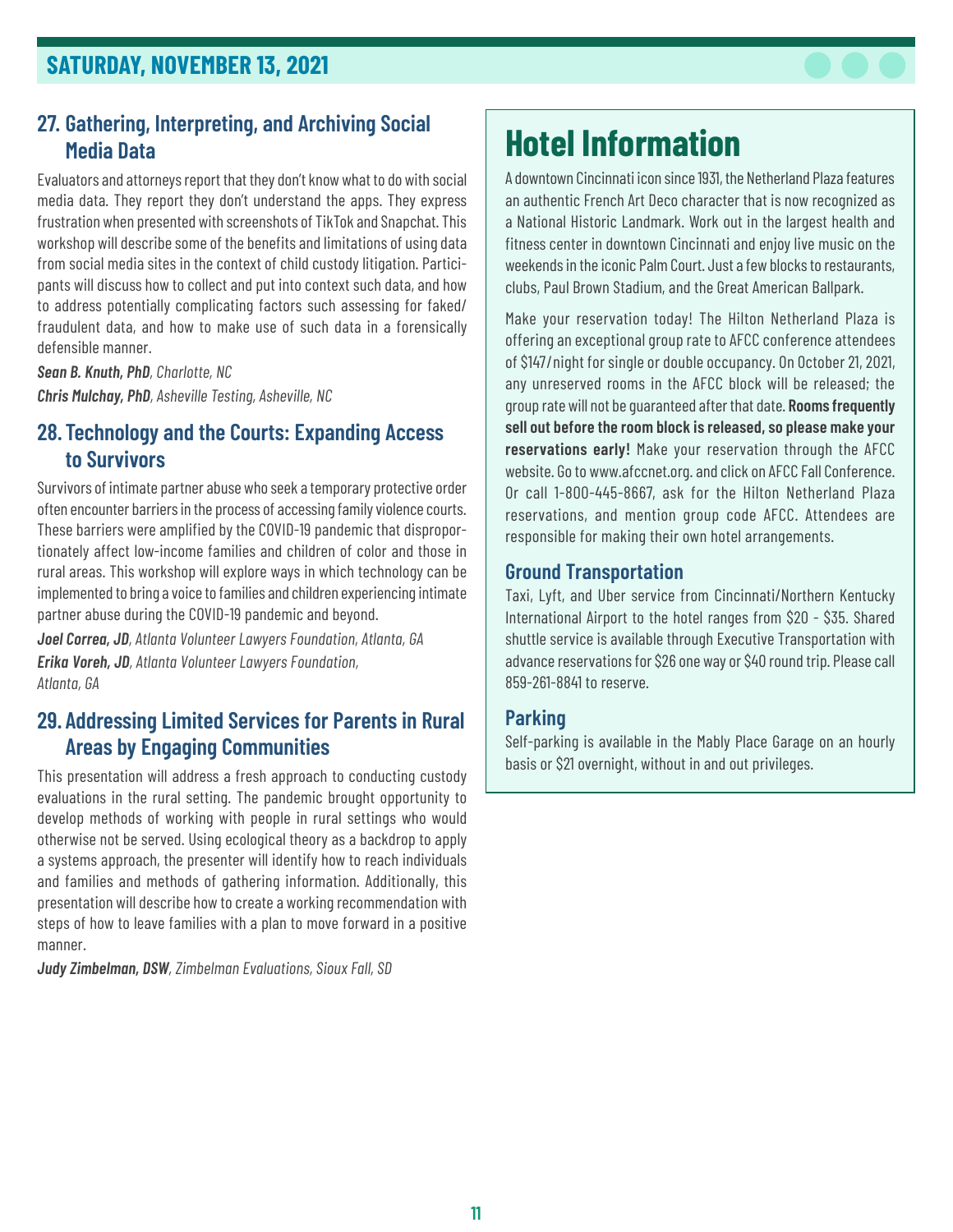# **Important Conference Information**

#### **Continuing Education Credits**

AFCC will provide a certificate of attendance for a processing fee of \$15 for members and \$20 for non-members. Attendees may access their certificate online after the conference concludes. The certificate will verify attendance at conference sessions and may be used to apply for continuing education credits with the registrant's accrediting institution. A complete list of conference sessions eligible for continuing education credit will be available at the conference registration desk.

**Psychologists:** AFCC is approved by the American Psychological Association to sponsor continuing education for psychologists. AFCC maintains responsibility for the program and its content. The program is eligible for up to 16.5 hours of continuing education for psychologists. A list of all sessions approved for continuing education will be available on the AFCC website by August 30, 2021, and at the conference.

**Mental Health Professionals:** An application for continuing education approval from the National Association of Social Workers (NASW) will be submitted for up to 16.5 CE hours; however, individuals will need to verify approval with their credentialing or licensing boards. Please be aware that the following states do not accept National CE Approval Programs: New Jersey, New York, North Carolina, and West Virginia. If you are a LMFT, LPC, or other mental health professional, you may use the standard AFCC certificate of attendance to verify attendance at conference sessions and apply for continuing education credits with your accrediting institution.

**California Custody Evaluators and Mediators:** Applications will be submitted to the Judicial Council of California. The views expressed in the program are those of the faculty and do not necessarily represent the official positions or policies of the Judicial Council of California.

**US Lawyers:** An application for approval of CLE credit will be submitted in Indiana, Kentucky, Minnesota, Ohio, Pennsylvania, and Vermont.

**Ontario Lawyers and Paralegals:** An application will be submitted to the Law Society of Ontario to accredit the educational program content for lawyers.

# **Registration Information**

#### *Please read before completing your conference registration!*

AFCC Members Save up to \$120 on registration rates. Register and pay by October 11, 2021, to receive the lowest rates for the conference! The lowest early bird special rates are available only to AFCC members. Not a member? Read the New Membership Special information below and join today.

**New Membership Special:** Join AFCC when you register for the conference and receive a twelve-month membership for \$150—a \$10 discount—and save up to \$120 by registering at the AFCC member rate! To join, simply select the New Membership Special on the registration form. *The New Membership Special rate is only available to first-time AFCC members.*

**Pre-Conference Institute Registration:** Includes attendance at a preconference institute, refreshment breaks, and printed and electronic institute materials. Institute registration is a separate fee from registration for the full conference.

**Conference Registration:** Includes all conference sessions, electronic conference materials, refreshment breaks, opening reception, luncheon, and access to the AFCC hospitality suite. Pre-conference institutes require a separate registration and fee.

**Conference Presenter Registration:** Available only to conference presenters. Includes all conference sessions, electronic conference materials, refreshment breaks, opening reception, luncheon, and access to the AFCC hospitality suite. A separate registration fee is required for presenters who wish to attend pre-conference institutes.

Ontario lawyers and paralegals must determine for themselves whether an activity is an eligible educational activity for CPD and qualifies for Substantive Hours. A list of any sessions approved for Professionalism Hours or Equity, Diversity, and Inclusion Hours will be posted on the AFCC website prior to the conference, and made available at the conference.

#### **Conference Scholarships**

AFCC will offer a limited number of scholarships for the conference. Scholarships include registrations for the conference and one preconference institute, welcome reception, luncheon, access to the AFCC hospitality suite, and a certificate of attendance. The scholarship application is available on the AFCC website, www.afccnet.org. The scholarship application deadline is September 7, 2021. Recipients will be notified in late September. Any registration fees previously paid by a scholarship recipient will be refunded in full.

#### **Exhibit Forum**

The Exhibit Forum will be open during conference hours and provides an opportunity to meet face-to-face with representatives to discuss your needs and the products and services they offer. If you are interested in an exhibit table or distributing materials to conference attendees, please contact AFCC Communications Coordinator, Gina Wentling, at 608-664-3750 or gwentling@afccnet.org.

#### **AFCC Hospitality Suite**

The AFCC hospitality suite will be open for informal networking and refreshments Thursday, November 11, and Friday, November 12, from 9:00pm-12:00am. Please wear your name badge.

#### **Dine Arounds**

Friday evening, November 12, 2021, is your opportunity to enjoy the area with friends and colleagues. Sign up before 1:30pm on Friday to join a group of 8-12 for dinner at a local restaurant. Restaurant menus and signup sheets will be available onsite. Participants are responsible for food, beverage, and transportation costs.

**Full-Time Student Registration:** Includes all conference sessions and electronic conference materials. Meal functions are not included. Registration must include proof of full-time student status. The student non-member fee includes a one-year AFCC student membership.

**Certificate of Attendance:** AFCC will provide a certificate of attendance for a processing fee of \$15 for members and \$20 for non-members.

#### **Session or Presenter Changes**

AFCC reserves the right to cancel or substitute any presenter or session should circumstances beyond our control arise.

#### **Cancellation Policy**

Transfer of registration to another person may be done once, at any time without a fee. All requests for refunds must be made in writing. Written notice of cancellation received by email, fax, or mail, postmarked by October 15, 2021, will be issued a full refund minus a \$75 service fee. Written notice received by October 22, 2021, will have the \$75 service fee deducted and balance issued as a credit for future AFCC conferences, training programs, webinars, or membership dues. All email cancellations should be sent to afcc@afccnet.org. No refunds or credits will be issued for cancellations received after October 22, 2021.

**Audio/Video Recording** No personal audio or video recording or photographing of sessions is permitted.